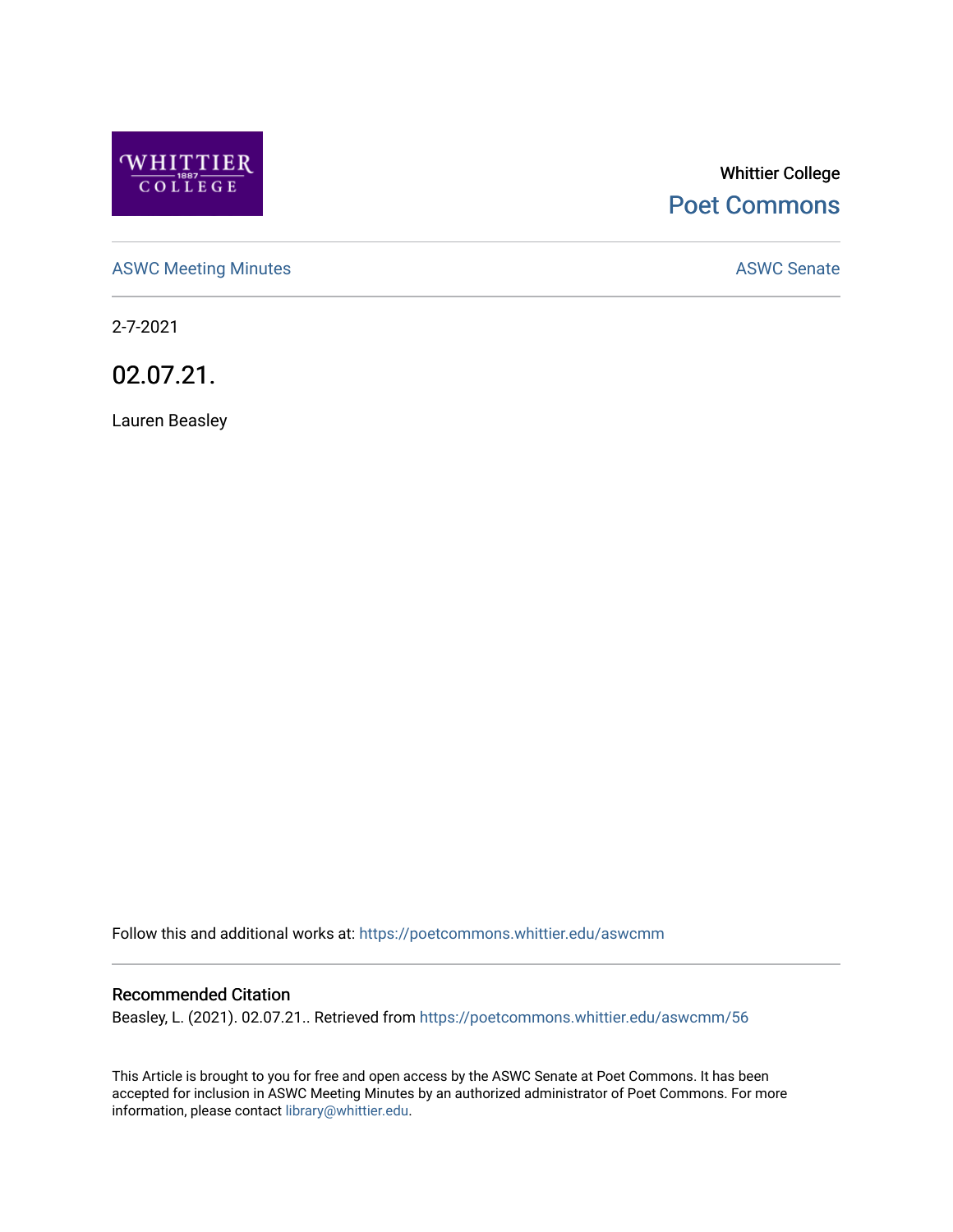



### **Meeting Minutes for 2/7/21**

- **I. Meeting is called to order at:** 5:04pm PST
- **II. Moment of Silence/Inspirational quote**
	- **A.** INSPIRATIONAL QUOTE Read By: Sen. D. Torres

### **III. Mission Statement**

**A.** The ASWC Senate, as the governing body of the Associated Students of Whittier College, is dedicated to the betterment of the college as an institution and as a member of the broader community. The Senate shall assist on-campus clubs and organizations in creating, promoting and implementing dynamic programs and events that involve students and add value to their educational experience. This body will act as an open forum for students to voice their opinions and desires, always keeping the best interests of the ASWC in mind. In all its actions, the Senate will serve the students first with integrity, dedication, responsibility and humility.

Read By: D

### **IV. Roll Call – Secretary Beasley**

- **A. Present:** President Eccles, Vice President Brost, Treasurer Estrada, Director Royster, Director Robinson, Senator Armstrong, Senator Benn, Senator Lopez, Senator J Torres, Senator D Torres, Senator Iseri, Senator Yamawaki, Senator Garrison, Senator Coco, Senator Angileri, Senator Golden, Senator Schoech, Senator Saldana, Senator Waldorf , Senator Magana
- **B. Absent excused:**
- **C. Unexcused:** Sen. Perez
- **V. Minutes Amendment/Approval**
	- **A. Approved by: Sen. Magana**
	- **B. Seconded by: Sen. Saldana**
- **VI. Public Voice**
	- A. N/A

#### **VII. President's Message -** *President Eccles*

A. Hey all, Welcome back

As each new week passes by, more and more work begins to happen. For me I wanted to try and take a different approach to the president's message today.

Like you all on the table have been asked to do, we as Eboard also have goals, and I recently met with Chrisitne and Deanna, two of our advisors, to try and flush some of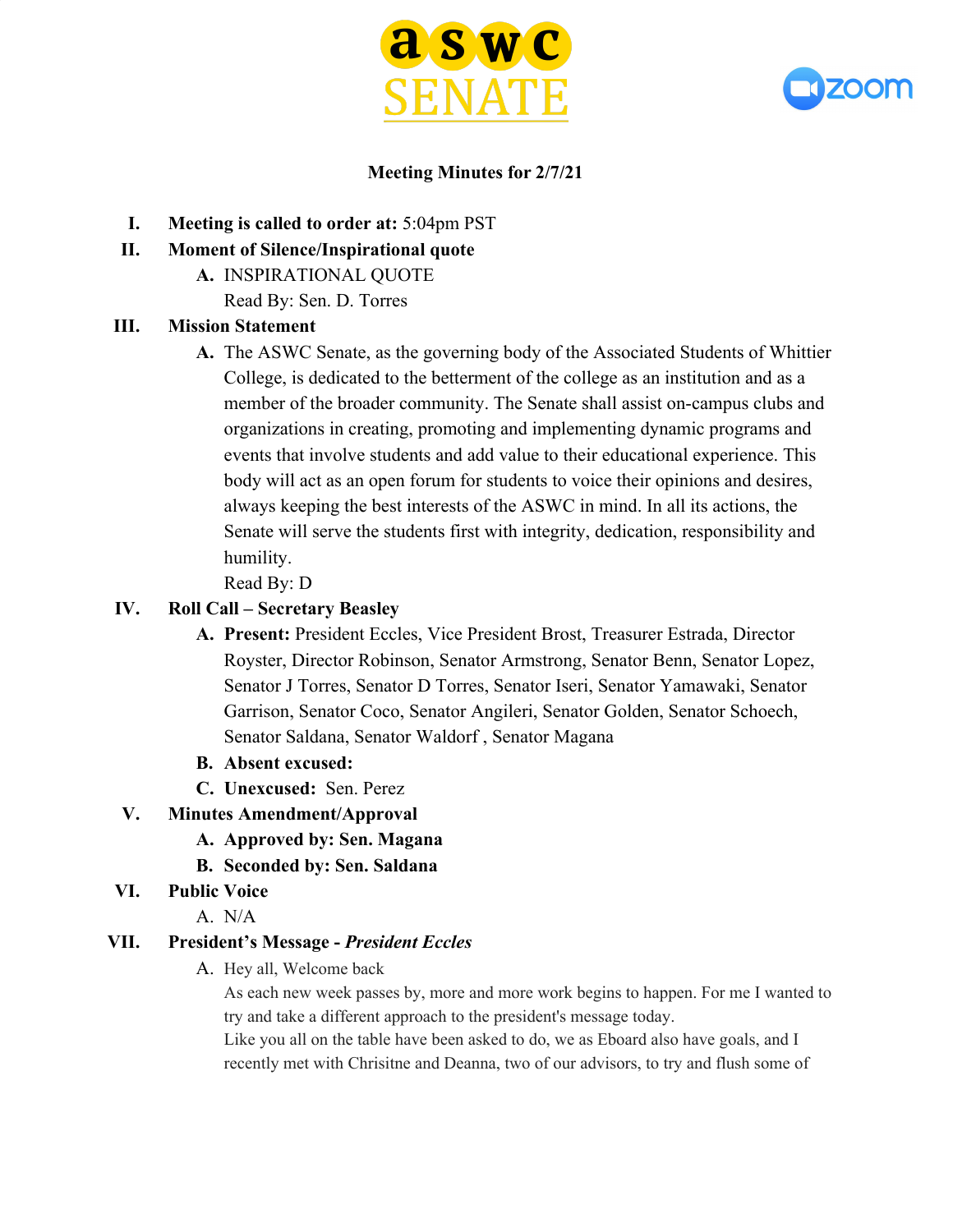



these goals out. One of those was to provide more info into some of the work I have been doing and will be working on.

First of all are some of my meetings. Eboard meets weekly alongside our advisors and in some instances other guests.

I have my meeting with Dean of Students Bruce Smith tomorrow. Many of the things that we do in these meetings are related to advocacy and my role in that committee. These are things like the upcoming graduations or even about getting Bruce into ASWC meetings and sorting out other speakers to come into our meetings. Bruce Smith is an amazing resource not only for the ASWC Senate, but the student body. If there is anything anyone would like me to bring up in that meeting please let me know!

The discord server has been something mentioned for a while now and so I also wanted to set some dates for you all to try and better keep myself on track and accountable. I will be working on getting the basics set up and finished throughout this week so that I can have all of us in the senate added by next Monday 15th. After that it will be about working on making the server accessible to the student body and making sure we are able to adapt the server to the needs of the student body.

Lastly, I will be working with eboard and our advisors on ideas that we can implement to help us on the table get closer. I want to take on the responsibility of improving the time we spend together as a table, as students and as peers.

Please also keep an eye out for events that our wc leaders are hosting for us all virtually. There are many people working hard and tirelessly to provide space and events for us and I think it would do us all some good to interact with people as much as we can.

As always I want you all to know that we are here for you as senate leaders, but we are also here for you all as students too. Please let me know if you ever need anything and I wish you all an amazing week.

I look forward to more growth and expansion as we continue through this semester. Thank You!

### **VIII. Treasurer's Report -** *Treasurer Estrada*

- **A. General Fund Balance:** \$55,246.08
- **B. Operational Account Balance:** \$5,477.80
- **C. Reserve Account Balance:** \$34,631.00
- **D. Allocated Thus Far:** \$66,600.27
- **E. First Readings:** \$0
- **F. Daily Calendar Considerations:** \$0
- **IX. First Readings**
	- **A. N/A**
- **X. Miscellaneous Business**

# **A. PSALA Branding, Goals and Title IX**

1. PSALA had our first member meeting. We went over our rebranding, the newly added positions and goals. Our director announced our fall semester academic numbers and they were really good! We had a semesterly GPA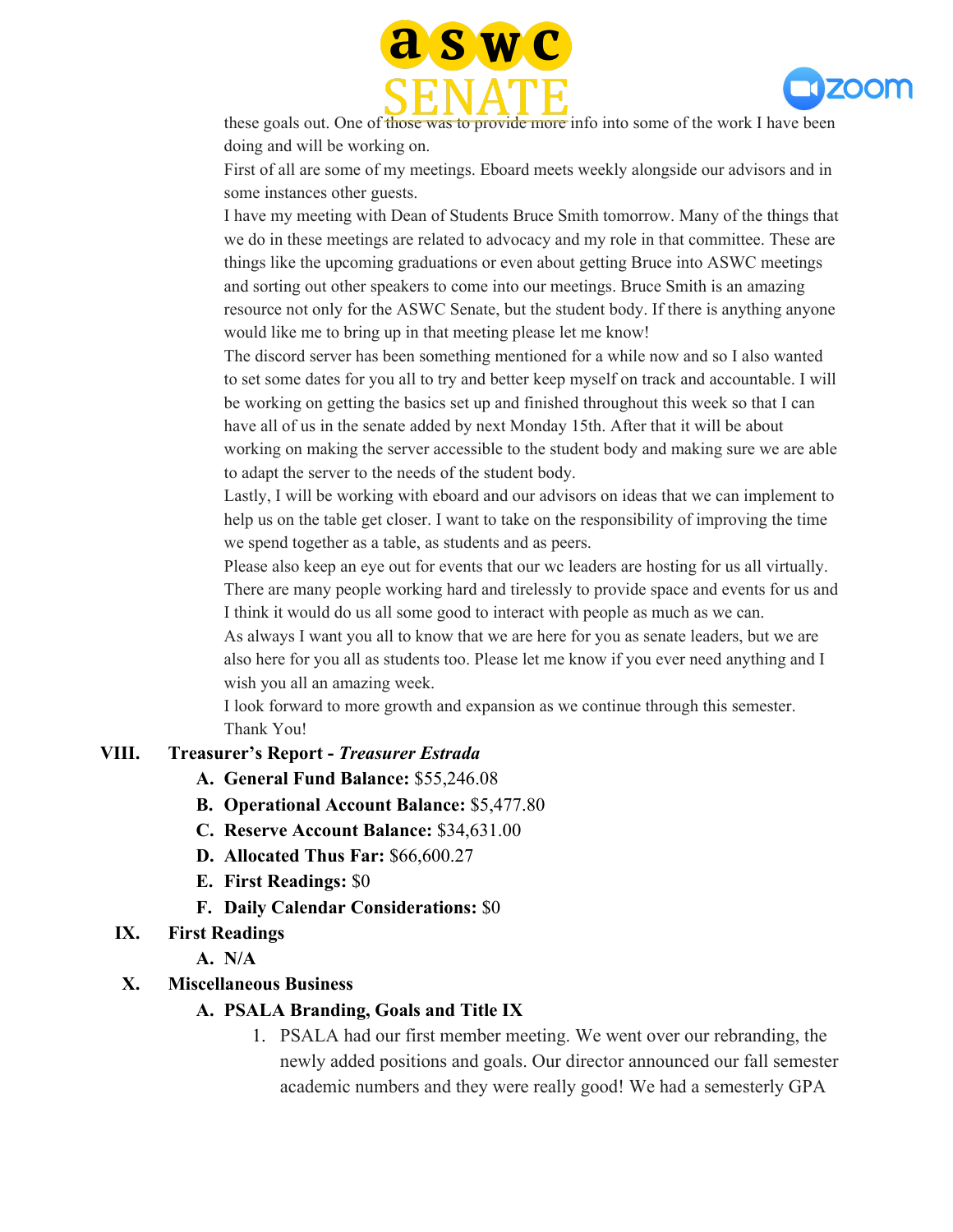



of 3.36, which is the 2nd highest ever recorded), 20/22 teams reached a team GPA of 3.0 and above, and we had 45 athletes achieve a 4.0.

- 2. For PSALA our branding and position changes will be making a head. In the past the president of PSALA was different than the reps and so now we will have the Female and Male PSALA reps will be co-presidents of the organization moving forward.
- 3. New Positions are created and we want to get those positions locked down and stipends created in order

### **B. Voices for WC Post**

1. Director Royster : Thank you vice president Brost, Before I start I would like to state a trigger warning for Sexual Assault and Violence convirsations that will occur after I speak. I will open up a breakout room that you can feel free to join at any time if the conversation gets to be uncomfortable. So moving forward I do not know if y'all saw my post in the slack but if you missed it. A new Whittier College instagram account has been created under the name voicesofwc. This accounts mission as per their bio is to bring awareness about sexual misconduct , assault, harassment and violence at WC and demand action. What we as a Senate would do would be to repost their first post which is where they state how they are joining together with the University Survivors Movement in protest to end secual violence on college campuses. This protest begins today February 8ths and will heavily rely on social media as not many colleges are currently on campus. The page speaks on making different posts demanding accountability and action from Whittier College along with resources for survivors. They ask that the public repost their post from today till February 10ths. They currently have a total of 4 post the first one describing their purpose, two stating that Whittier College has a sexual assault problem , and Whittier College has a prablem with consent. Both followed by the end of silence end the violence. Their latest post is I believe you even if Title IX does not follow again by ending the silence and ending the violence. I ask that if you can take the time and look at your instagram pages for a second check them out I think we can give about 3 minutes to that. I will then launch a poll asking if you are comfortable with the reposting of their first post about what the page is for. Based on those answers and the feedback we receive both now and those of you who texted me I will speak with Christine Deanna and Gil for further guidance on the subject. All i ask is that when you do make this vote please do so in light of your constituents not your individual person. I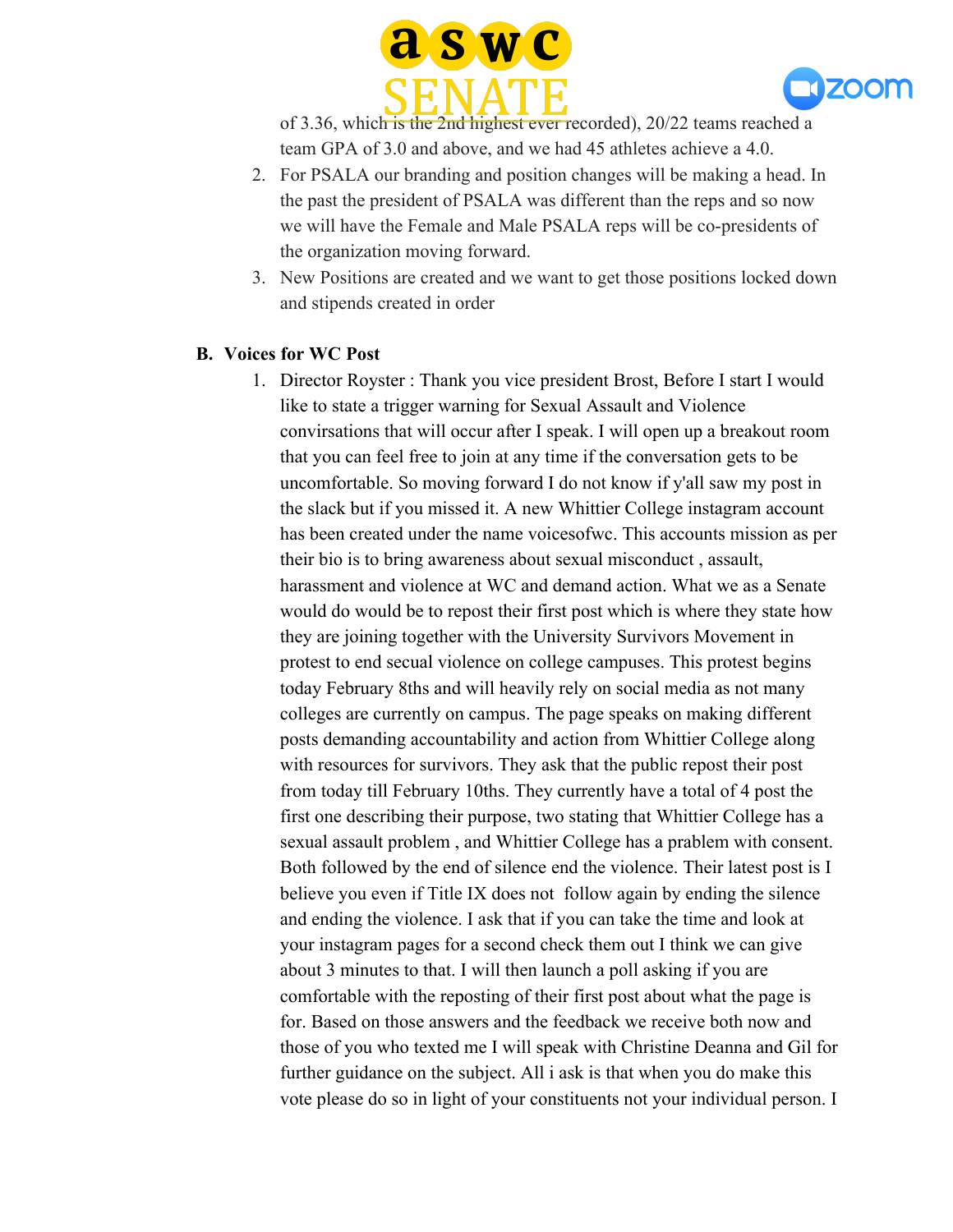



will now open the floor to discussion if anyone has any questions or comments.

- 2. President Eccles: Point of Information: Just to clarify, our mission statement and goals and mission as a senate, when we had brought it up to y'all we (as an executive board) really think this is something that aligns with our values and aligns with our mission. I want you to read back through that mission statement and think about who we want to be as the ASWC Senate.
- 3. Senator Golden: I already texted this to Tori, I think that account and this issue is a student advocacy issue and it is really important that the senate uplifts this conversation and this account to support the student body here and beyond.
- 4. President Eccles: I am, as well as the executive board are fully committed to tackling this issue, with full support of this avenue as well as pursuing other avenues of support as well including the support ofr the Title IX bill
- 5. Director Royster: The vote to repost of the voicesofWC instagram account has passed with a motion of 15/15.
- 6. Deanna: There is project sister and other off campus resources, and in reiteration of Senator Golden's comment I don't want to make a post if there are not resources available
- 7. Senator Benn: Be aware about how you are sharing sensitive information. Do your activism in a mindful manner because survivors do not need to have constant information about this shoved in their face so be aware of how and when you are sharing and making sure you are posting content warnings as well.
- 8. Vice President Brost: I approve and appreciate the idea of posting content warnings before we post any of this on our story as a means of support.
- 9. Deanna: We want to make sure that we do not retraumatize survivors and we will work with professionals in how we do this and move forward.
- 10. Senator Saldana: If you could provide us with a timeline on what this might look like after you meet with professionals and advisors so we can understand how to better communicate and support our constituents
- 11. Director Royster: I want to make sure that we are all on the same page with important information and dissemination out to our student body. Our statement from the ASWC will need to be approved by senators on Slack so please pay attention tomorrow and wednesday. Hopefully we will be able to do a repost sometime between the 8th and 10th. Thank you Senator Saldana for that comment.

### **XI. Constituent Reports**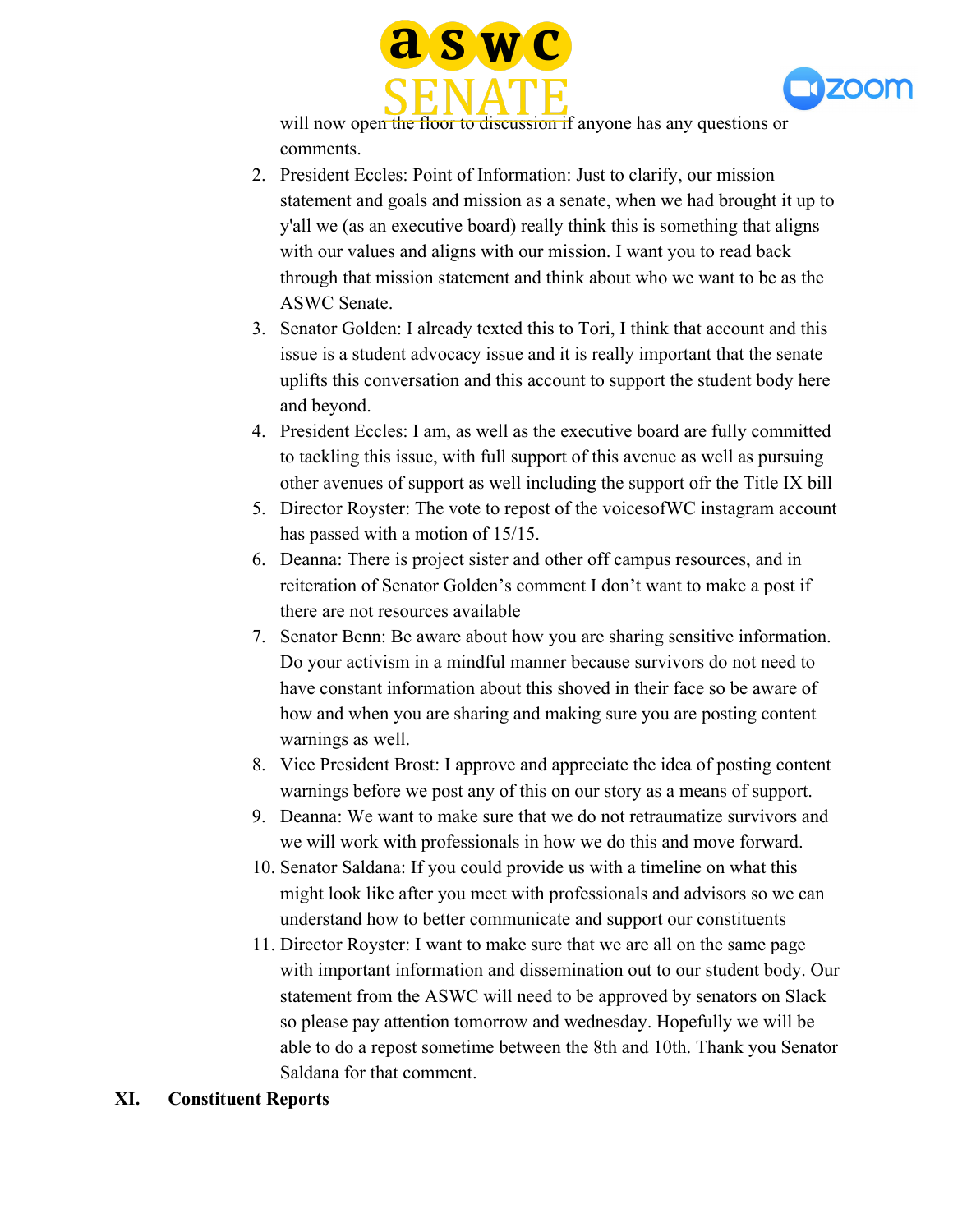



# **A. Academic Affairs Chair:** *Sen. D. Torres*

1. I am working on holding office hours for students to join and talk about anything they would like. Still working on a flyer and time and date is tbd. Also continuing to work on council.

# **B. First-Year Class Council:** *Sen. Waldorf*

1. FCC did not meet yet this week but our goals for our upcoming meeting are to sign up for a booth at the activity/club fair (we need to work on a good description of FCC together to sign up) and to create a Discord for first years. We have also discussed how ineffective the current INTD 101 curriculum is but need to brainstorm how to change it.

# **C. Commuter Representative:** *Sen. Lopez*

1. I'm thinking about doing a commuter give away, will talk to Ashley about it to see if we will make it available to all students. My constituents talked to me about the financial help some received from the school, some were also curious on the criteria to get that help and I sent them the article.

# **D. Residential Hall Representative:** *Sen. Magana*

1. Hi, I came in contact with Treasurer Estrada this week because I think we should do care packages for the residential students. I have reached out to one of the RA's and Program Board this week and I am currently awaiting their responses regarding this. I was hoping if I may present the idea at this upcoming senate meeting, please. Thank you.

# **E. Non-Traditional Student Representative:** *Sen. J. Torres*

1. This week I read through the ASWC constitution to see what our governing documents mentioned about the non-traditional student rep. position. The term non-traditional student is not defined nor are examples given of what a non-traditional student looks like. I want to add a definition of what a non-traditional student looks like to ASWC on Whittier's campus. Also, I will have a day and time of what my office hours will be for spring module 2 by next week's constituency report.

# **F. Student Body Representative:** *Sen. Armstrong*

- 1. Contact Information
	- Instagram account  $(a)$ lyss.13
	- Google Voice: (657) 229-0096
	- Email: aarmstro@poets.whittier.edu
- 2. Updates:
	- a) If anyone needs someone to talk to during this time, I am available on Instagram and google voice/text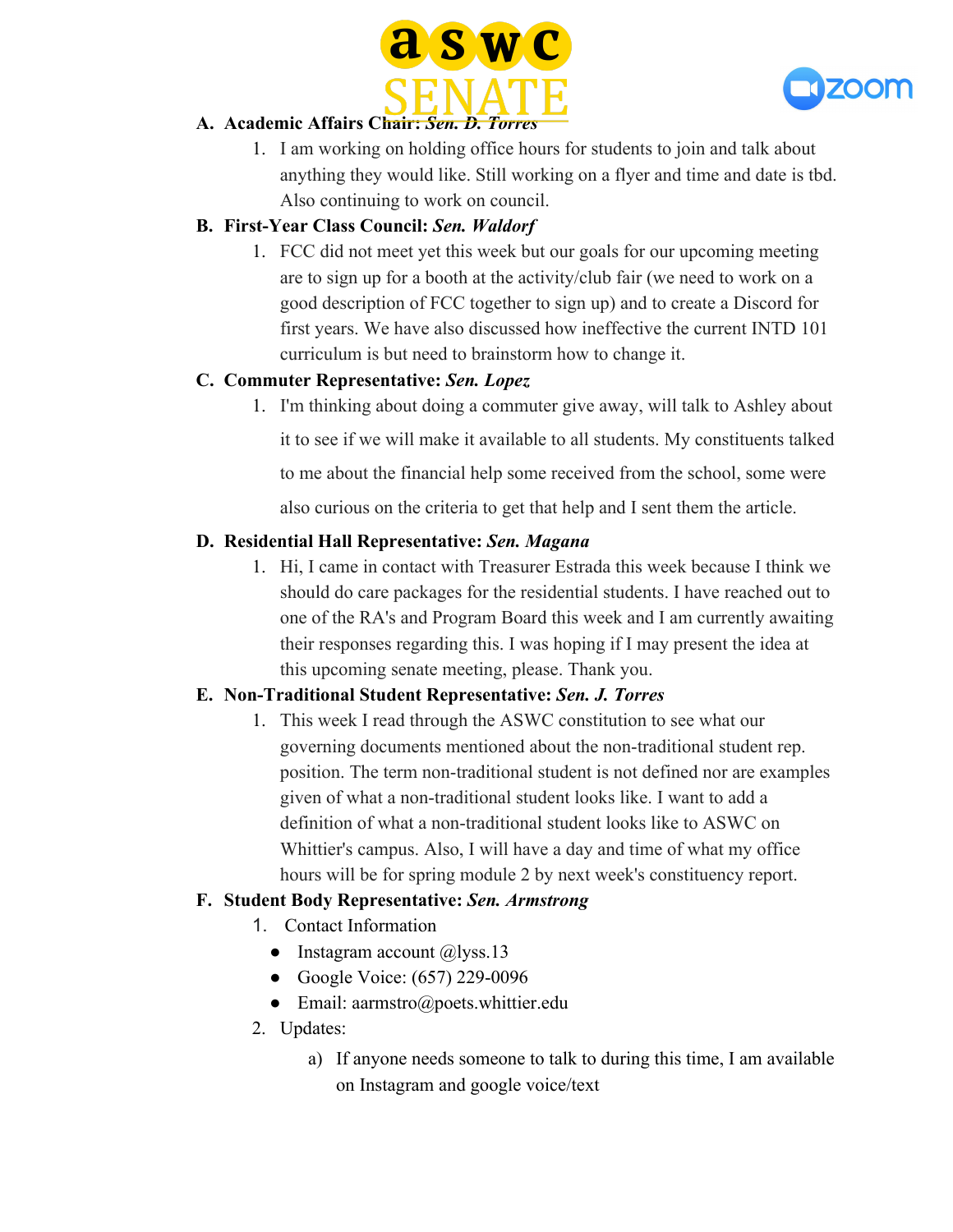



- b) Collaborate with necessary  $\overline{WC}$  staff, faculty,  $\&$  departments to hold a space for students with my Representative position // working on newsletter for faculty with Gil Gonzalez
- **G. Student Body Representative:** *Sen. Benn*
- **H. Student Body Representative:** *Sen. \_\_\_\_\_\_*
	- 1. N/A

1.

# **I. Inter-Club Council Representative:** *Sen. Iseri*

1. The ICC had our first meeting Wednesday, February 3rd, at 4:30 PM. We elected Jolie Klempner as our new Secretary and talked about goals each club has for the rest of the year. We also talked about the Spring Activities Fair, which will be February 19th, 12-2:30 PM, and each club is working on their presentations for the event. The ICC will be meeting again this coming Wednesday, February 10th, at 4:30 PM via Zoom.

### **J. Diversity Council Representative:** *Sen. Yamawaki*

- 1. Met with Assistant Director of OEI (Francisco Gomez)
- 2. Spring Student Activities Fair
	- a) Friday, February 19
	- b) Saturday, February 20
- 3. Starting to think about events for Diverse Identities week for March

### Meetings:

- Women's Leadership Association: Fridays @ 4:30pm PST
- Cru: weekly meeting Thurs  $\omega$  5pm PST
	- women's Bible study the same MON 5pm
- Afro Fusion Dance Team: tryouts on Sat February  $6 \text{ (}Q\text{ 2pm}$  PST
- ASA: Meetings TBD
- BSA: Meetings TBD
- Carribean Student Association: Meetings TBD
- First Gen & Allies: Meetings TBD
- JSU: Meetings TBD
- MEChA: Meetings TBD
- TOBGLAD: Meetings TBD
- UIPN: Meetings TBD
- **● WC ASL & Deaf Culture Club: Meetings TBD**
	- **K. Social Justice Coalition Representative:** *Sen. Perez* 1.
	- **L. Media Council Representative:** *Sen. Garrison*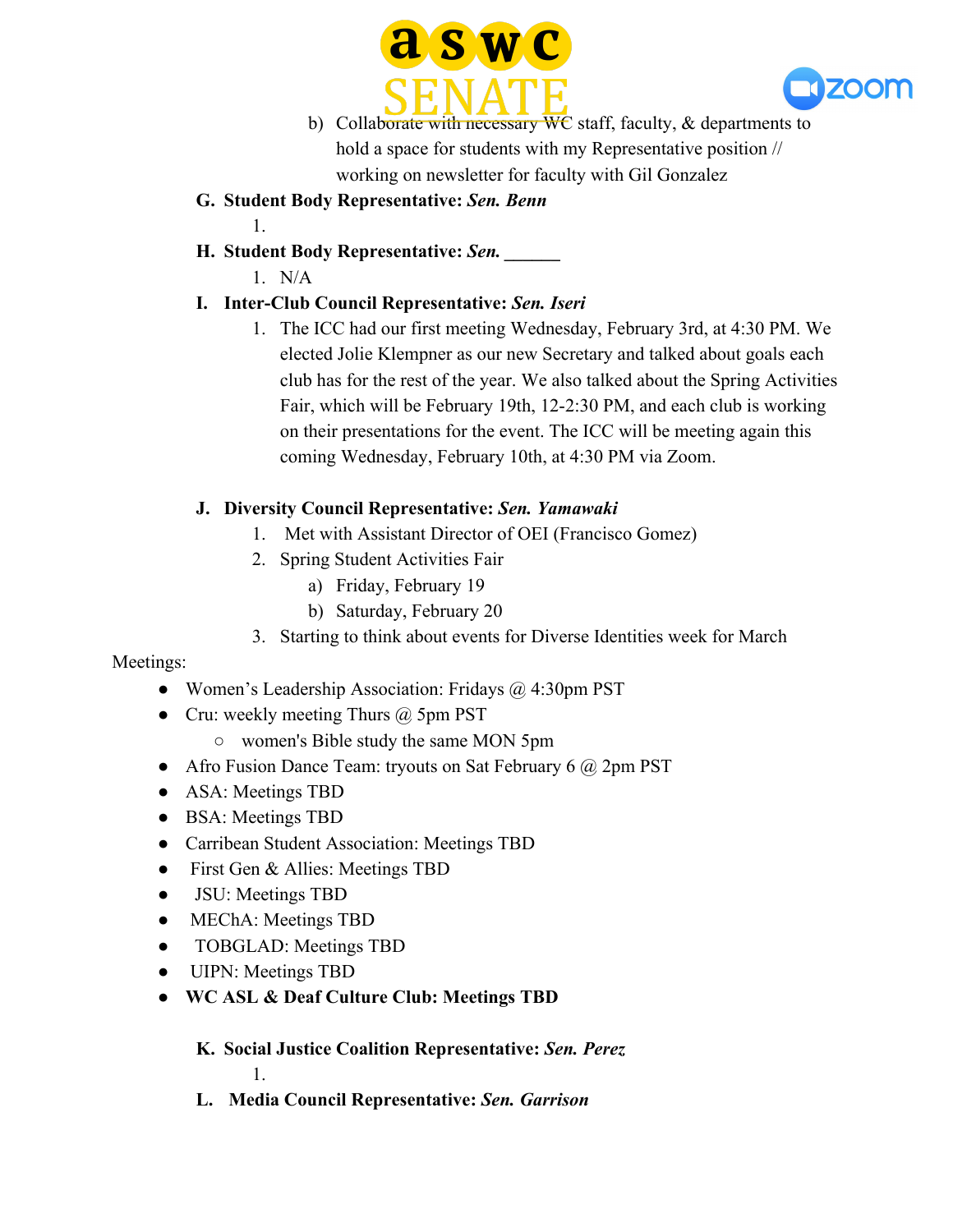

1.



### **M. Poet Student Athlete Leadership Academy Male Representative:** *Sen. Coco*

1. At our meeting this week we had Rock Carter and Coach Senyo introduce themselves to the entirety of PSALA. We discussed the new structure and goals for this upcoming year and years to come. The fusion of Senate and PSALA was explained and it was expressed that all student-athletes should feel free to speak up about issues or questions to Hannah or me and we can bring it to the senate table if need be. We also discussed the conditions for returning to campus to play sports and that LA county guidelines are not as restrictive as Whittier college is claiming. There is a disconnect between athletics and admin that we are going to try to bridge.

# **N. Poet Student Athlete Leadership Academy Female Representative:** *Sen. Angileri*

- 1. PSALA had our first member meeting. We went over our rebranding, the newly added positions and goals. Our director announced our fall semester academic numbers and they were really good! We had a semesterly GPA of 3.36, which is the 2nd highest ever recorded), 20/22 teams reached a team GPA of 3.0 and above, and we had 45 athletes achieve a 4.0.
- 2. For PSALA our branding and position changes will be making a head. In the past the president of PSALA was different than the reps and so now we will have the Female and Male PSALA reps will be co-presidents of the organization moving forward.
- 3. New Positions are created and we want to get those positions locked down and stipends created in order to solidify these positions as coveted on campus for our student athletes.
- 4. Treasurer Estrada: Senator Angiliri, in regards to the stipends if you want any advice on how to fill any forms out or what that might look like just let me know and we can meet one on one to have those conversations.

# **O. Inter-Society Council Female & Male Representative:** *Sen. Saldana and Sen. Schoech*

- 1. Cole Male ISC Co Chair
- 2. 2:1 Meeting with Deanna
- 3. Zoom accounts for societies paid for and activated
	- a) Looking into ISC email
	- b) Securing speakers for society workshops
	- c) Currently Revising the constitution
		- (1) Deadline: 2/23
- 4. First meeting with Election Committee
- 5. Spring Activities & Societies Fair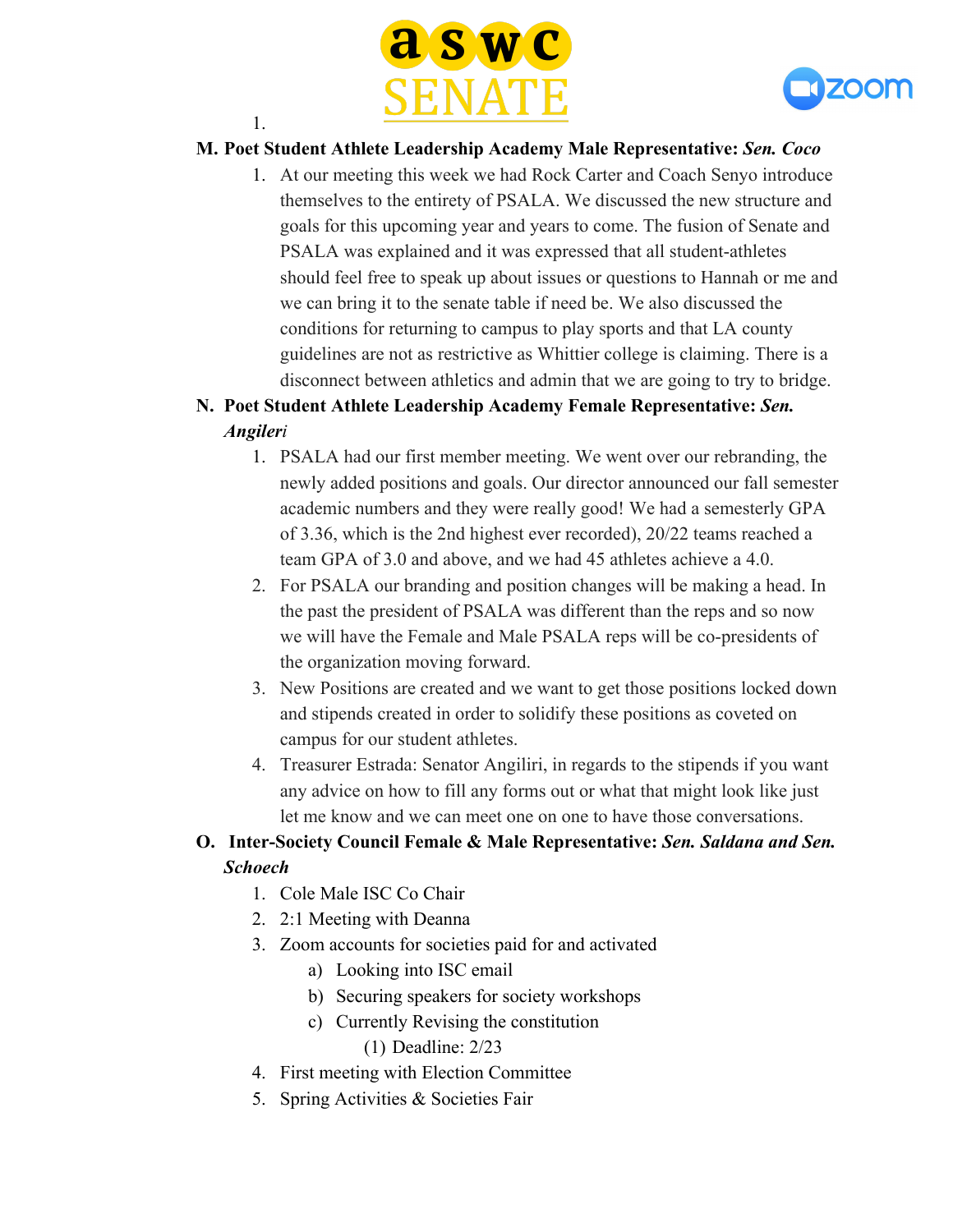



- a) Created a Google form to collect club  $\&$  org information
- b) Further outlined committee's responsibilities as we get closer to the date
- 6. Second event in April
	- a) Possible Cultural event
- 7. 2:1 Meeting with Deanna
	- a) Looking into ISC email
	- b) Securing speakers for society workshops
	- c) Currently Revising the constitution
		- (1) Deadline: 2/23
- 8. First meeting with Election Committee
- 9. Spring Activities & Societies Fair
	- a) Created a Google form to collect club & org information
	- b) Further outlined committee's responsibilities as we get closer to the date
- 10. Second event in April
	- a) Possible Cultural event
- 11.

# **XII. Committee Reports**

# **A. Administrative –***Vice President Brost*

1. Admin Committee is still working on archiving all of Senate's documents. We are also now looking over the constitution and bylaws to see what changes need to be made. As of right now, admin committee is asynchronous but that will change next module.

# **B. Budget-** *Treasurer Estrada*

1. I just want to remind everyone that Budget Committee will meet on Wednesdays at 12:30 pm - 1:30 pm on zoom. Everyone that is signed up will be reminded through slack and text.

# **C. Campus Relations-** *Director Royster*

1. Hello Everyone, I truly look forward to all that the table will do this semester. I created a baseline instagram recap graphic to be uploaded after the Senate Meeting, as a quick recap for students who don't have the ability to get to the minutes right away. Through the committee I plan on us putting together the documents for the transitory reports for each position as well as to continue creating the different themes for talk spaces. I created the plan for the first talk space we had in January and through the conversations had there and talked around it, I see it as something that should completely continue. Working with the committee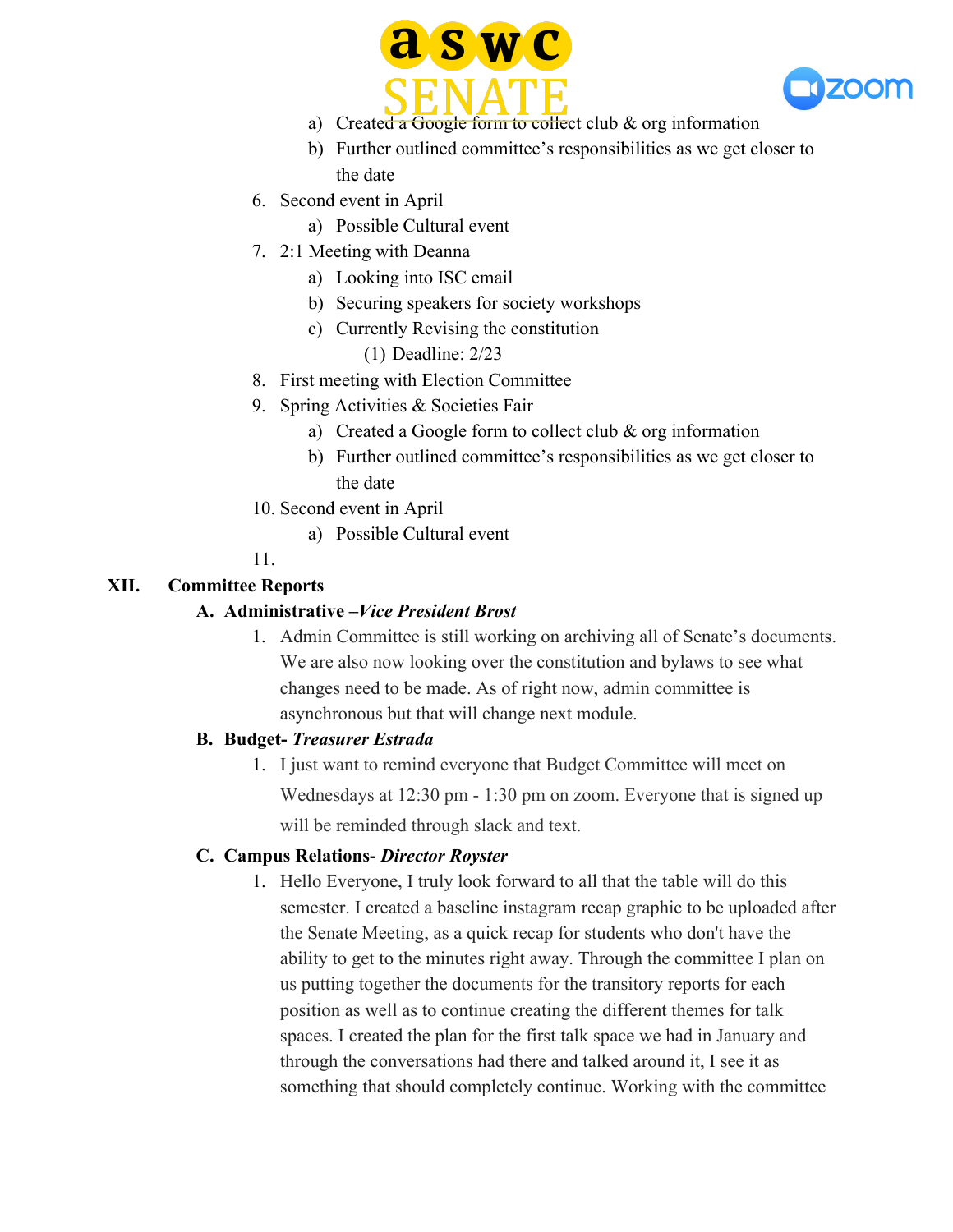



to ensure that each talk space has a general topic of interest, but also at the end of the day a safe space for students to come and decompress. If you are interested in the Talk Space or anything in between please let me know Campus Relations will meet on Tuesdays from 12:30-1:30. I currently have no one in my committee currently so please let me know soon. Also next Tuesday based on "voicesofWC", and allowing students another space to decompress from the week there will be a talk space next Tuesday graphic and info to come later.

# **D. Elections-** *Secretary Beasley*

- 1. The elections committee will have a set meeting time of Tuesday's 12:30-1:30 PST for all three modules.
- 2. The elections committee had our first meeting last Thursday where we set an aggressive agenda and schedule to tackle over the course of the next semester.
	- a) We have started with a complete overhaul of our elections code which we will be looking to bring to senate for approval in early March before we start the spring elections process
		- (1) If you would like to give feedback, comments, or concerns on anything regarding the elections code we invite you to next week's meeting, and we also ask that if you would like to give comments and aren't available for a meeting to contact Secretary Beasley at aswc\_sec@poets.whittier.edu to schedule a time to talk.
	- b) There will be numerous shared documents over the next few weeks in our slack channel that we invite all of you to read through and comment on as this is the first document of our governing documents suite that we are altering.
		- (1) We have also created a time outline for our spring elections with our advisor Christine Hernandez that will be finalizing dates for over the next week or so before sharing with the senate and greater student body

### **E. Program Board –** *Director Robinson*

- 1. Program Board is working on our February Care Package
- 2. We're going to be having Welcome Back Week the week of February 22nd-February 26th with the theme Y2K/2000's and here are the event names:
- 3. Monday: Memory Lane Monday
- 4. Tuesday: Tuesday Tunes
- 5. Wednesday: Wacky-Wednesday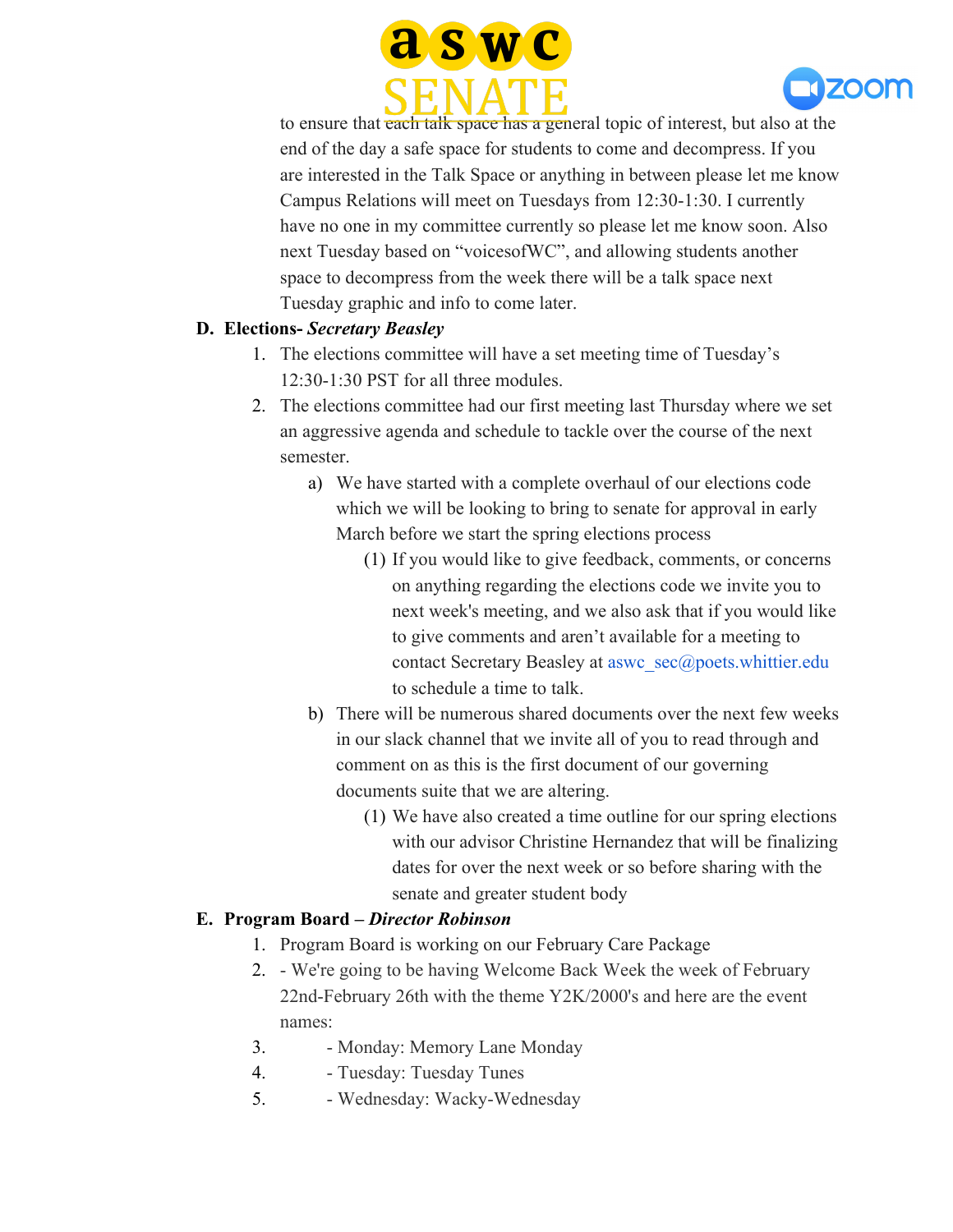



- 6. Thursday: #ThrowbackThursday
- 7. Friday: Factorial Friday
- 8. We'll be having another Make-it-Wednesday on February 10th
- 9.

# **F. Advocacy-** *President Eccles*

1. First advocacy committee spring meeting will be Thursday 11th at 4:30pm (pst) but is subject to change. We will be focusing this semester on graduations, improving on how we advocate for students by reaching out to other SCIAC schools and anything else that students need and bring to our attention. Please let me know if you are interested in joining!

# **G. Student Feedback Committee-** *Sen. Armstrong and Sen. Benn*

1. Spring Module 1 Schedule:

Weekly // Monday @ 12:30pm

Zoom link:

[https://zoom.us/j/97108049616pwd=bkxIeDJ2NG1paWQxcTlCVk1ESTd](https://zoom.us/j/97108049616pwd=bkxIeDJ2NG1paWQxcTlCVk1ESTduZz09)

# [uZz09](https://zoom.us/j/97108049616pwd=bkxIeDJ2NG1paWQxcTlCVk1ESTduZz09)

Meeting ID: 971 0804 9616

Passcode: feedback

SFC meetings will be held weekly for open forum if any students have any

questions, comments, or concerns if they do not have the chance to attend the Senate Meetings.

# **Updates:**

Meetings will start on February 8th & meeting time may change for Spring Module 2

Planning on creating a social media account or email for student feedback Planning for a student town hall or feedback forum soon

# **H. Student Finance Committee-** *Tres. Estrada*

1. The Student Finance committee and OSE is working to upload articles up on engage

# **I. Environmental-** *Sen. Golden*

1. Last week, environmental committee brainstormed a tentative list of black activists and environmentalists we want to highlight for Black History Month. We want to include ways to support these activists as well. If any of ya'll have suggestions, please feel free to let me know. Thank you.

### **XIII. Announcements**

A. College Updates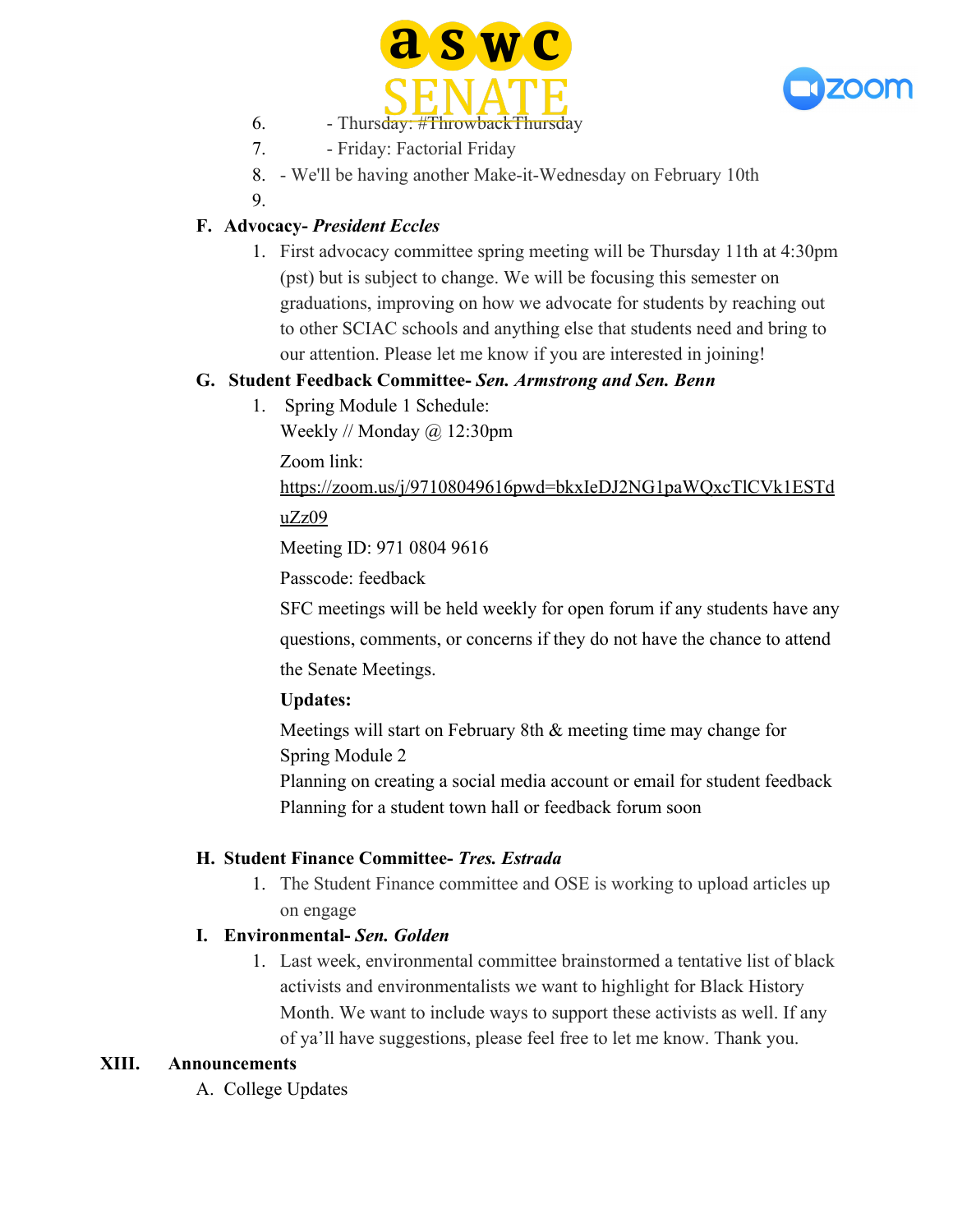



- 1. Deanna: I will be giving a monthly college update to let all of you know what is happening on our campus.
- 2. The following powerpoint screens are from Deanna's first Monthly Presentation

#### **Black Student Initiatives**



#### **Black History** Month

Associate Dean works with Black Alumni<br>Association, Black Student Association, Career Center, Counseling, Office of Student Engagement, WCTheRock, and Counseling Center, and Associate Dean for Diversity, Equity and Inclusion to plan the MLK, Jr. Day Event and Black History Month Calendar.

**Bias Response** 

**Team** 



Events can be found on:

- Poet Updates
- · WCTheRock  $\bullet$ **ASWC Senate**
- Engage  $\bullet$
- WC4Equity

Summer 2020-December 2020

**Created a comprehensive Bias Response Team** 

**Created an updated reporting** structure and created website.

**Mandatory training for student** assistants, staff and faculty.